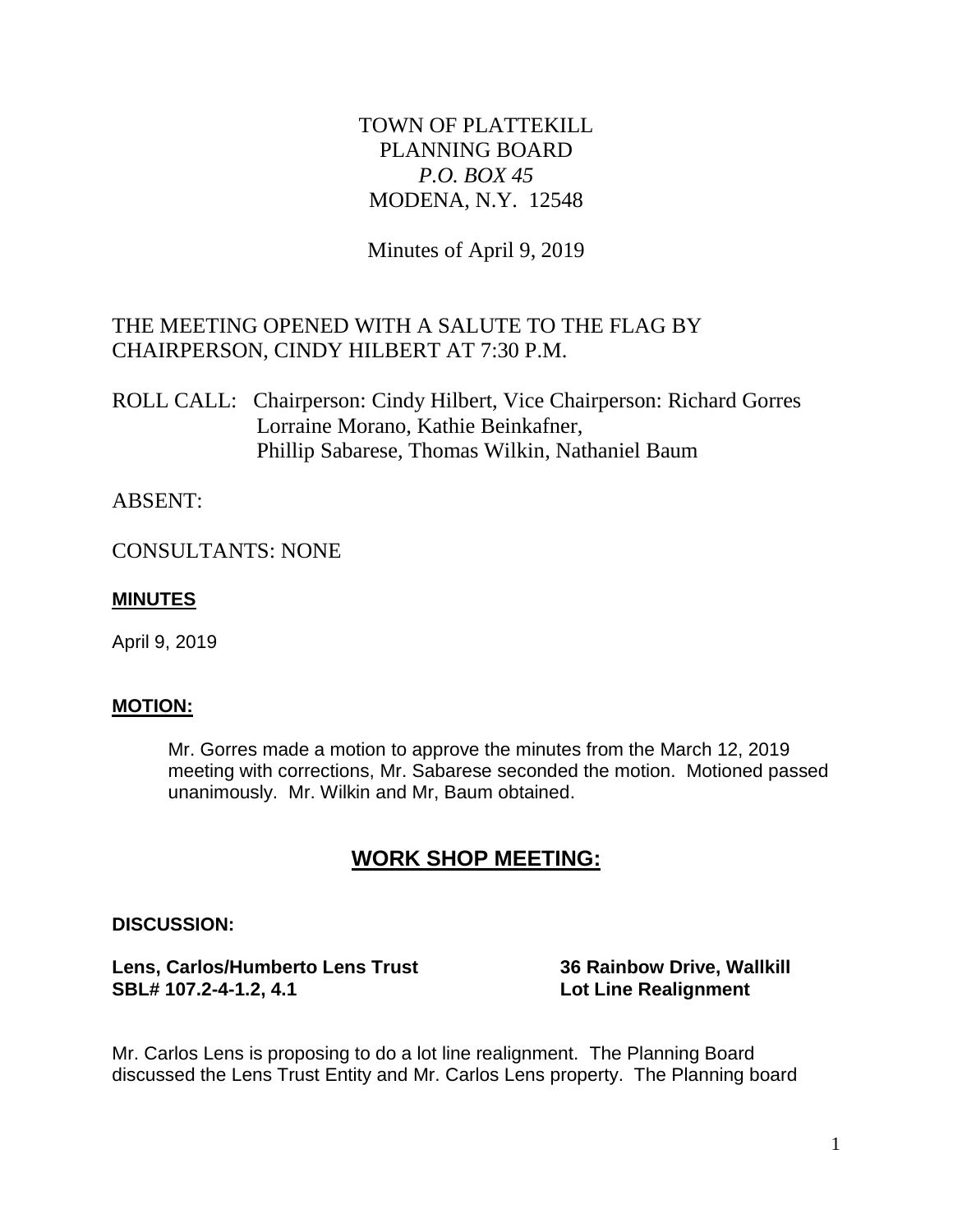would like to see documentary that Mr. Lens has legal authority of the Humberto Lens Trust. The trust is one entity and the Mr. Lens is considered another entity. If legal authority cannot be obtained it will need to be changed before the county will look at it, Ms. Hilbert will send an e-mail to the County mapper to clarify what has to be done for this process. The Board will discuss this matter with Mr. Lens when he comes in front of the Planning Board in April.

Before a Public Hearing may happen, Mr. Lens has to send a map to the DOT to be sign off for the proposed driveway. The Planning Board stated that they require a letter from the DOT stating the exact location of driveway. The final map will needs to show the driveway location and a tax map.

# **Del Viscio, James & Loretta SBL# 108.3-7-7**

# **#78 Decker Road Proposed 3 Lot subdivision**

Mr. Del Visco is proposing a 3 lot subdivision with a single existing house. The Planning board discussed that the EAF application needs to be updated regarding the disturbed acreage. Approximately two of the acres of disturbance is on lot 3 which is coming off of a flag lot and will need a maintenance agreement.

It was brought to the attention of the Planning Board that Mr. Del Visco is challenging the code in regards to the driveway. He would like to speak to a Planning Board Member in regards to his disagreement with the Code Enforcement Officer. The Planning Board members decided that someone will sit down with the client and the Code Enforcement Officer. If they cannot come to an agreement Mr. Del Visco will be sent to the ZBA.

#### **Duch Farm Associates, LLC** SBL3 107.1-3-9 **371 Forest Road, Wallkill Light Industrial Warehouse**

Dutch Farms has put in an application to legitimate his business. The client buys a variety of materials etc: sinks, air conditioners, tee shirts, microwaves, stoves, wire, pipe etc. In return he will sell the products for a profit.

There is to be no outside storage around the building. Restrooms are not proposed to be in the building but they will look into having a port-a-potty located outside. The Planning Board would like to have clarification from the building department determining if the applicant will need to install sprinklers. The building has meet the fire code for access to the public. Duch Farms will need to submit new maps and decide how many times will he be open a year before being put on the next agenda.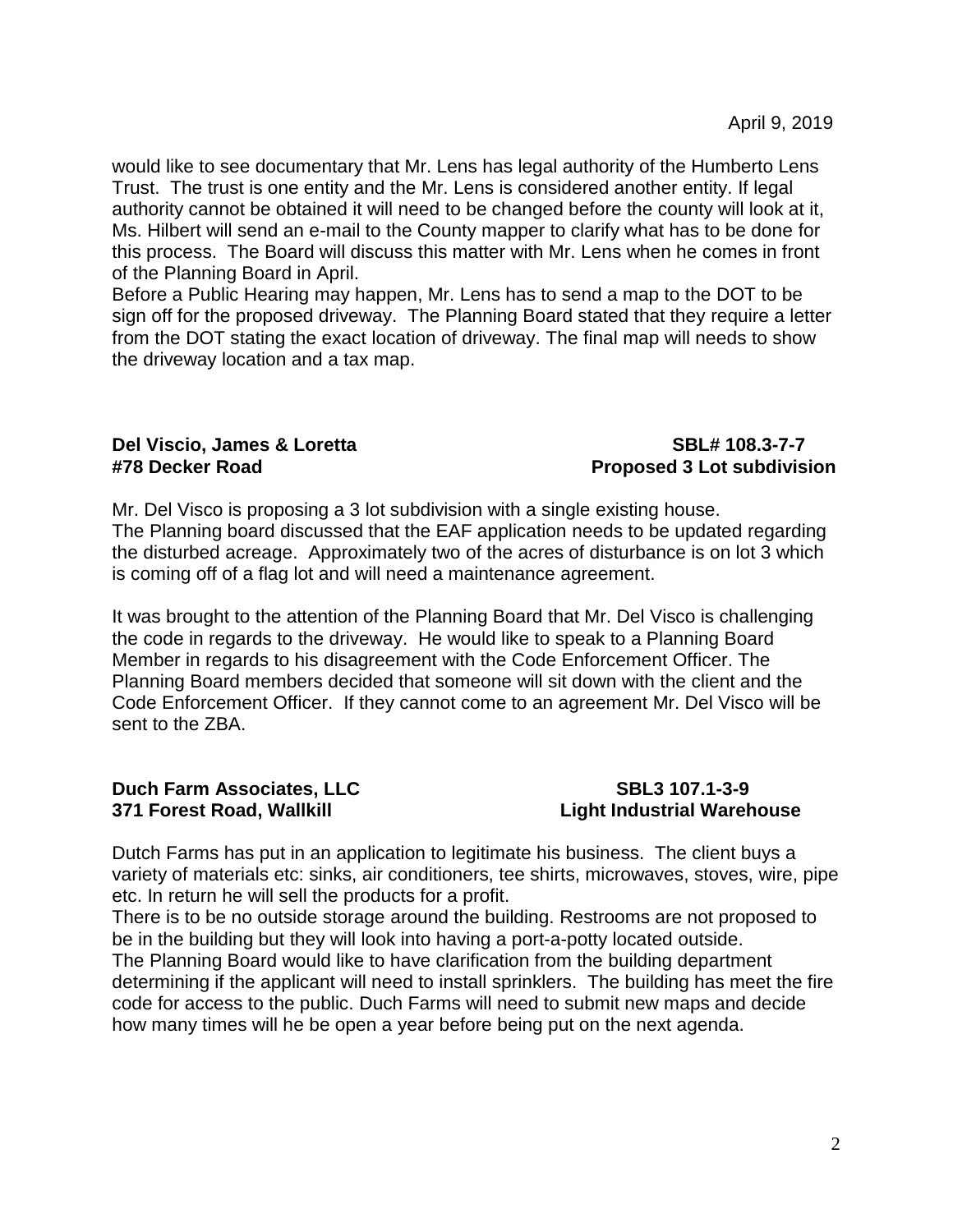3

 $\sim$  April 9, 2019

### **Innovation Homes LLC Quaker Street & Prospect Hill Road SBL# 107.1-3-35.11 (7) Lot Subdivision Application**

The Plattekill Planning Department will take lead agent and unlisted action. Barton and Logudice are reviewing the application and as soon as the comments are reviewed they will be put back on the agenda.

#### **Cornerstone Family Health Care SBL #107.8-8-6 24 Old Firehouse Road, Plattekill Modification to Signs**

Cornerstone Family Health Care would like to make a modification to the site plan in regards to the signs locations. The Code Enforcement Officer will meet with the DEC and then he will make a determination.

### **SVL Properties, LLC SBL #104.4-8-1 Route 32**

There has been no activity for over a year on this project. The Planning Board is requesting to send a letter stating that if we do not hear from the applicant within 60 days we will close the application.

## **VOUCHERS:**

### **MOTION:**

Motion made by Mr. Baum and seconded by Mr. Gorres to send a letter increase the escrow by \$2500.00 for Innovation Homes Subdivision. Motion passed unanimously.

#### **MOTION:**

Motion made by Mr. Gorres and seconded by Mr. Morano to pay Barton & Loguidice, DPC in the amount of \$795.13 for Innovation Homes Subdivision. Motion passed unanimously. Mr. Wilkin - Nay